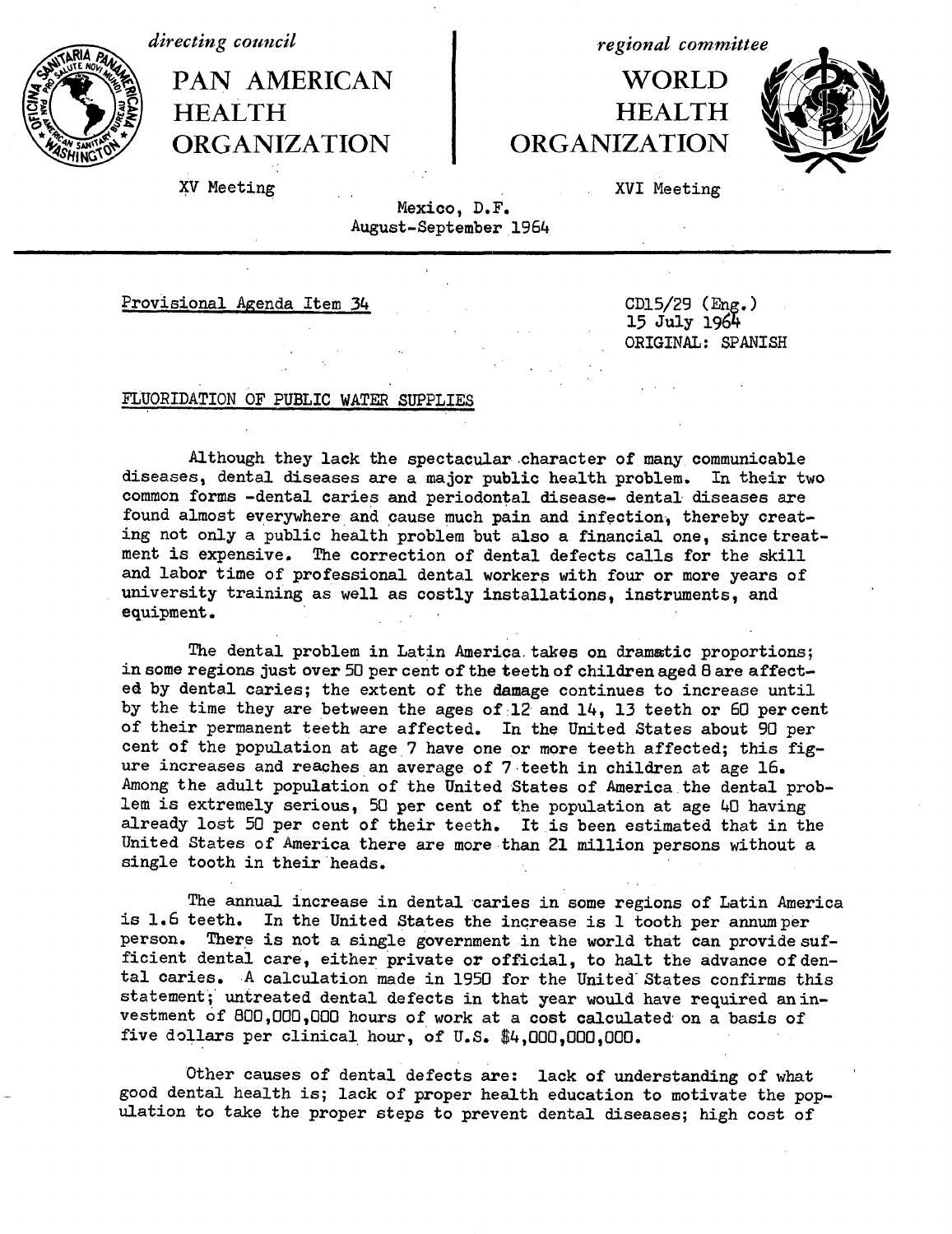dental care; not enough dentists to prevent the march of caries; and irregular distribution of dentists as between urban and rural areas.

Mention must be made of the very small number of professional dental workers in Latin America to meet the dental needs of the population. Although no accurate statistics about the number of dentists in Latin America are available, it is known that in Central and South America there are regions in which there is not a single dentist for 500,000 persons. Most of the dentists live and practice in urban areas and even in those areas the ration-dentist population does not exceed 1:4,000. This figure should be kept well in mind, since in some countries the ideal ratio is said to be 1:1,000. In Latin America it would be impossible to meet the needs of the population by means of professional dental workersalone; hence the need for a sound preventive policy in the field of dentistry.

Since, In Latin America, the control of water supplies is usually in the hands of the governments; careful consideration should be given to the adoption of a policy for the rapid implementation of water fluoridation, which is an effective, practical, safe and inexpensive prophylactic measure against dental caries.

 $1.5 - 1.5 = 4.1$ 

 $\Delta \sim 10^4$ 

 $\mathcal{O}(\mathcal{O}_\mathcal{O})$ 

Efforts to prevent dental caries have taken many forms ranging from oral hygiene to stringent dietary control. However, the ideal'measure is the fluoridation of public water supplies; it is the most modern, safe, and practical measure. It benefits the whole population regardless of economic, social, or educational status and does not call for efforts by the private citizen. The state of  $\sim 10^4$  $\tilde{Q}$  and  $\tilde{Q}$  and  $\tilde{Q}$  $\mathcal{A}_{\mathbf{z}}$  $\sqrt{2}$ 

In 1931 fluorine in drinking water was identified as the cause of mottled enamel.- Prior work by McKay, concerned with a description of the  $\ldots$  disease and the location of endemic areas, had led to the conclusion that the causative agent was in the drinking water. Subsequent studies by Dean and his colleagues clearly defined the direct and quantitative relationship between the prevalence and severity of mottling and the concentration of fluoride in drinking water. It has been fully demonstrated that' the higher the concentration of fluoride in the water, the lower the incidence of dental caries. Studies have demonstrated that there is an inverse relationship between the fluoride level in the water and the incidence of dental caries. With low levels, the caries is severe but with about 1 p.p.m. fluoride children have only one-third'as much caries as have those of the same age in areas where there is very little fluoride in the water. Three basic studies were carried out in the United States of America and Canada, and the effect on general health was watched. Field trials began in 1945 in Newburg, N.Y., the population of the city of Kingston being, used as a control. Studies made after 10 years of fluoridation in Newburg conclusively show the benefits of fluoridation: the number of teeth free from caries was 5 times greater in the population of Newburg, than in the control population of Kingston.

1963년 1월 20일 - 대한민국의 대한민국의 대한민국의 대한민국의 대한민국의 대한민국의 대한민국의 대한민국의 대한민국의 대한민국의 대한민국의 대한민국의 대한민국의 대한민국의 대한민국의 대한민국의<br>대한민국의 대한민국의 대한민국의 대한민국의 대한민국의 대한민국의 대한민국의 대한민국의 대한민국의 대한민국의 대한민국의 대한민국의 대한민국의 대한민국의 대한민국의 대한민국의 대한민국의 대한민국의 대한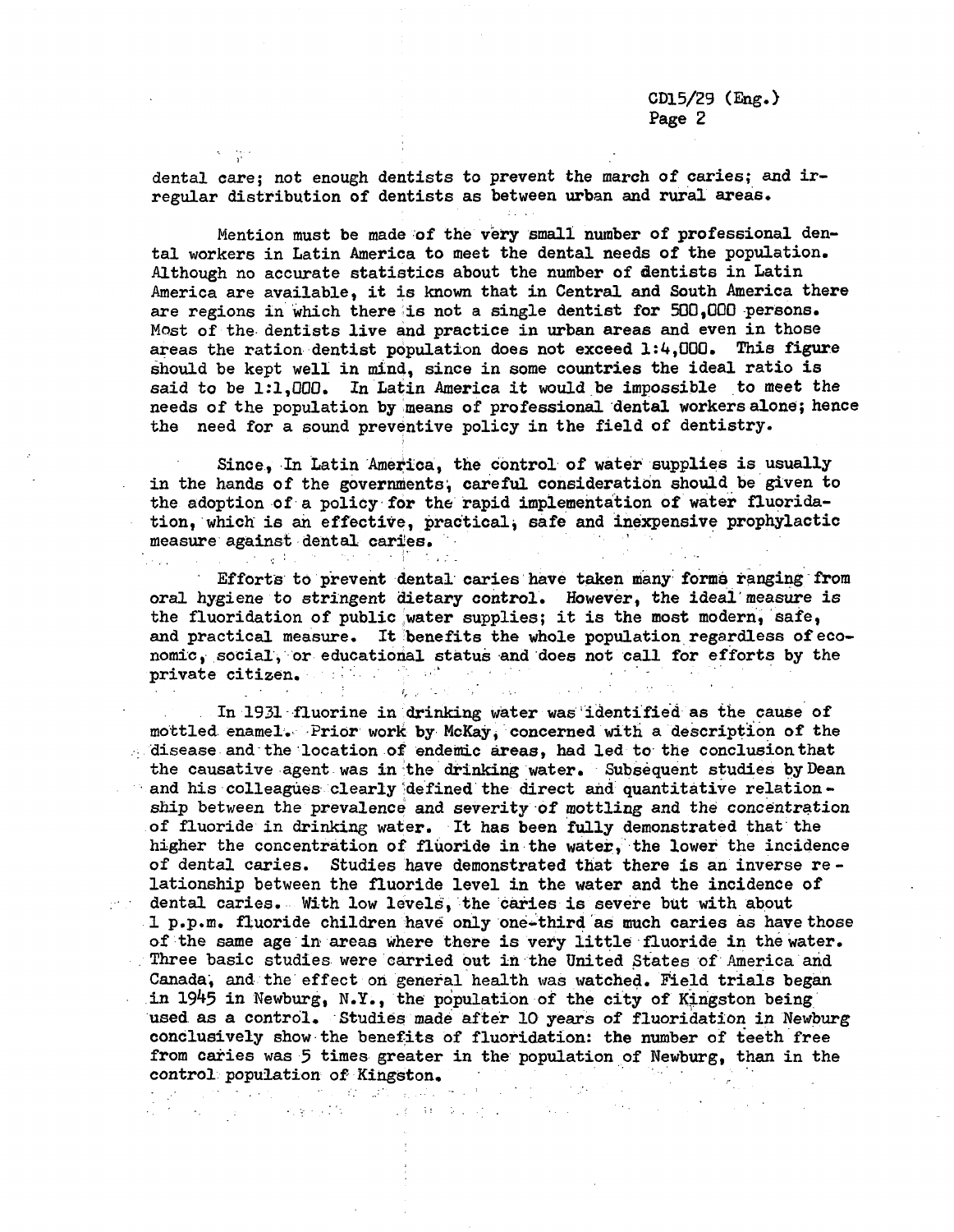Fluorine, a normal constituent of water is present in certain minerals found in rock and soil.

There is a substantial volume of literature reporting the worldwide geographical distribution of fluoride contained in domestic watersupplies. Fluoride is also found in teeth, bones, and in many of the foods that are commonly eaten. In all scientific literature no other element has been so carefully investigated as fluorine in relation to dental health, both epidemiologically and clinically, either in regions in which it appears naturally or in regions in which it has been added to domestic water supplies. Nor has so much interest in the scientific world been devoted in the last 30 years to any other element which appears naturally in the environment and in minimum quantities in human tissue. Fluorine is one of the few elements that have been exhaustively examined in relation to human health, both its effect on animals under environmental or laboratory conditions, and its conduct in isolated systems or in artificial media and on plants and microorganisms. The rich literature onthe subject comprises more than 3,000 publications at the time of writing.

The fluoride level of surface waters is usually not more than 0.3 p.p.m., except when they are contaminated by industrial waste. The fluoride level of surface waters varies according to the number of sources of fluoride and the storm waters that flow into them; the amount of fluoride is greater at the mouth of rivers and less at their sources. Ground waters have a higher fluoride level and are the most commonly used sources of public water supplies in the United States of America. Well water also contains fluorides. Once the relationship between the fluoride level of water and the occurrence and distribution of dental caries had been established, the optimum concentration had to be established. It has been determined that the optimum concentration in water in relation to environmental temperature and relative humidity is that amount of fluoride added to water or present naturally in it that affords the best protection against dental caries and the least objectionable fluorosis, that is, that fluorosis recognizable only by a properly trained dentist. Of the two factors mentioned above, temperature is the factor that most affects optimum fluoride concentration.

An analysis of public water supplies in the Americas has shown that their fluoride level is below the optimum. In the special case of Latin America, where other factors are more dramatic causes of dental caries, the addition of fluorides to public water supplies has become an urgent necessity. A careful review of the literature shows that one of the measures for the prevention of caries that must be urgently recommended is the use of fluorides. While it is true that between the discovery of a preventive measure and its practical application there is always a certain time lag, in the case of fluoridation the lapse time is becoming ever-long.

Among the literature on the fluoridation of water supplies mention must be made of the First Report of the WHO Expert Committee on Water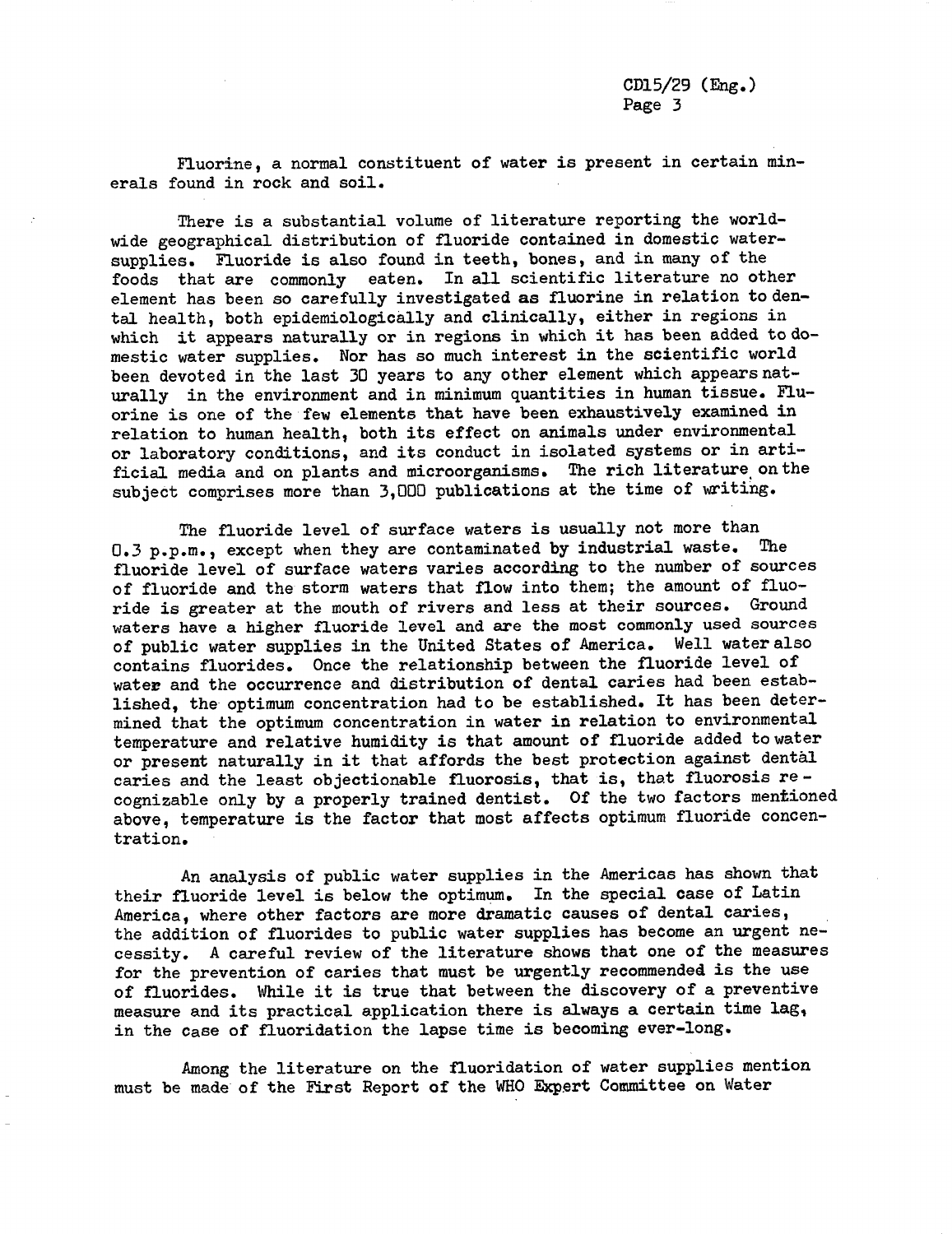Fluoridation, 1/the bibliography published by the University of Cincinnatti 2/ and the selection of papers published by the United States Public Health Service  $3/$ . We are of the opinion that these three publications completely cover the question under consideration.

Since the first artificial addition of fluoride to water supplies in the United States in Newburg, N.Y. and Grand Rapids, Michigan, in 1945, the number of communities in which this measure is being applied has been continuously on the increase. To date 47 million persons, that is, approximately 36 per cent of the population of the United States, are usingwater to which a sufficient amount of fluoride has been added to control dental caries. The adoption of this measure by the city of-New York where more than 8,000,000 persons will have water fluoridation from 1965, is well known. With the adoption of- water fluoridation by New York almost all the major cities enjoy fluoridation including Baltimore, Chicago, Cleveland, Denver, Indianapolis, Louisville, Miami, Milwaukee, Minneapolis, Norfolk, Philadelphia, Pittsburgh, Rochester, St. Louis, San Francisco, Washington and Providence. In Canada 20.3 per cent of the total population (3,800,000 persons) enjoy water fluoridation; furthermore, in the same country more than 200,000 persons are living in communities in which the public water supplies contain natural fluorides.

In Latin America 60 cities in 9 countries had water fluoridation in 1961 (Table  $N9$  1); in six of these countries there was a single demonstration unit, but in the other three fluorides were being added to the public water supplies of 54 cities. A recent survey made by the Organization showed that, in 1963, nine countries were carrying out water fluoridation programs in 114 communities (Table N  $\Omega$  1). A glance of the 114 communities concerned clearly shows that the greatest increase has been in Brazil,  $es$ pecially in the State of Rio Grande do Sul where a special fluoridation scheme has been continuously in operation; Mexico is also increasingwater fluoridation. Table  $NQ$  2 shows the percentage of population with water fluoridation in Latin America, Canada, and the United States.

This table shows that of the 44,500,000 persons with piped water service only 13.4 per cent at present benefit from water fluoridation.

Table  $N<sup>Q</sup>3$  contains a breakdown by country of the population with piped water supply and of the population benefitting-from water fluoridation.

- \_/ Wld. Hlth. Org. Techn. Rep. Serv. 1958, 146.
- 2/ University of Cincinnati (1963), The role of fluoride in Public Health (The Soundness of Fluoridation of Communal Water Supplies).
- 3/ U.S. Public Health Service (1962) Fluoride Drinking Waters, Public Health Service Publication Nº 825.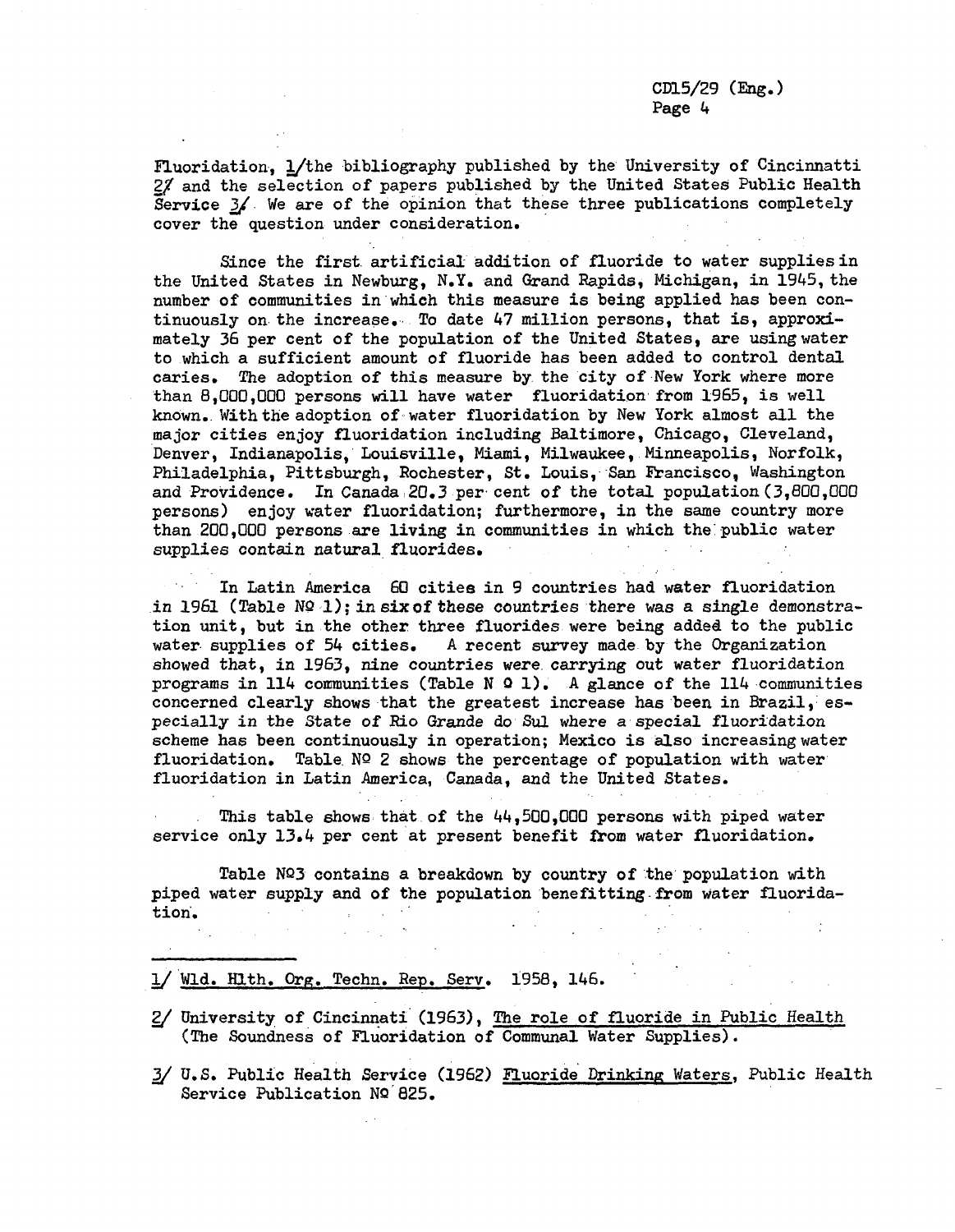Table  $N9$  4 shows the Latin American countries in which at least one city has a water fluoridation scheme.

The Pan American Sanitary Bureau study of Latin American countries shows that water fluoridation is advancing slowly. There are a number of reasons for this slow advance in Latin America, including financial, professional, and technical reasons, and public opinion.

Although most Latin American communities do not have public water supplies, there are 44,500,000 persons with piped water supplies, of which only 13.4 per cent enjoy water fluoridation. It would therefore be easy to draw a national water fluoridation plan. No engineering problems would be involved in installating it, since fluoridation is nothing but the addition of yet another element to the many already found naturally in water in order to prevent dental caries. It is enough to bear'in mind that, in more than 20,000 public water supply systems, millions of pounds of other chemical ingredients are added to billions of gallons of water; some of these chemical elements are solid, liquid, or gaseous under high pressures, and all play an important part in water treatment; and the methods used to apply them necessitate daily control.

As for financial reasons, the same reasons that justify water supplies apply to fluoridation; if it is accepted that communities should pay for their water supplies, then the additional cost of water fluoridation would be too insignificant to cause any ingrease in water rates. As a matter of fact, water fluoridation is one of the cheapest procedures in the whole process.

As for public opinion, it can be said that water fluoridation is not a sufficiently atractive issue to cause public opinion to bring pressure on politicians to undertake nation-wide programs. It is to be noted that most of the anti-water fluoridation movements in the United States stem from other than political reasons. However, in Latin America the experience gained with other public health measures makes it certain that this will not occur. This is confirmed by the complete absence of political interference in water supply systems that have implemented fluoridation.

As for professional reasons it is true that, traditionally, that is in the promotion of water fluoridation in the United States and Canada, dentists have taken the initiative and have led'the movement for this measure, and sanitary engineers have been responsible for implementing it. When the dental profession has succeeded in gaining approval of the addition of fluorides to water supply systems, sanitary engineers have given full collaboration in designing the necessary devices for water fluoridation.

An analysis of these four factors shows that the basic cause for the slow advance of water fluoridation in Latin America is the absence of a policy in which sanitary engineers and dentists assume joint responsibility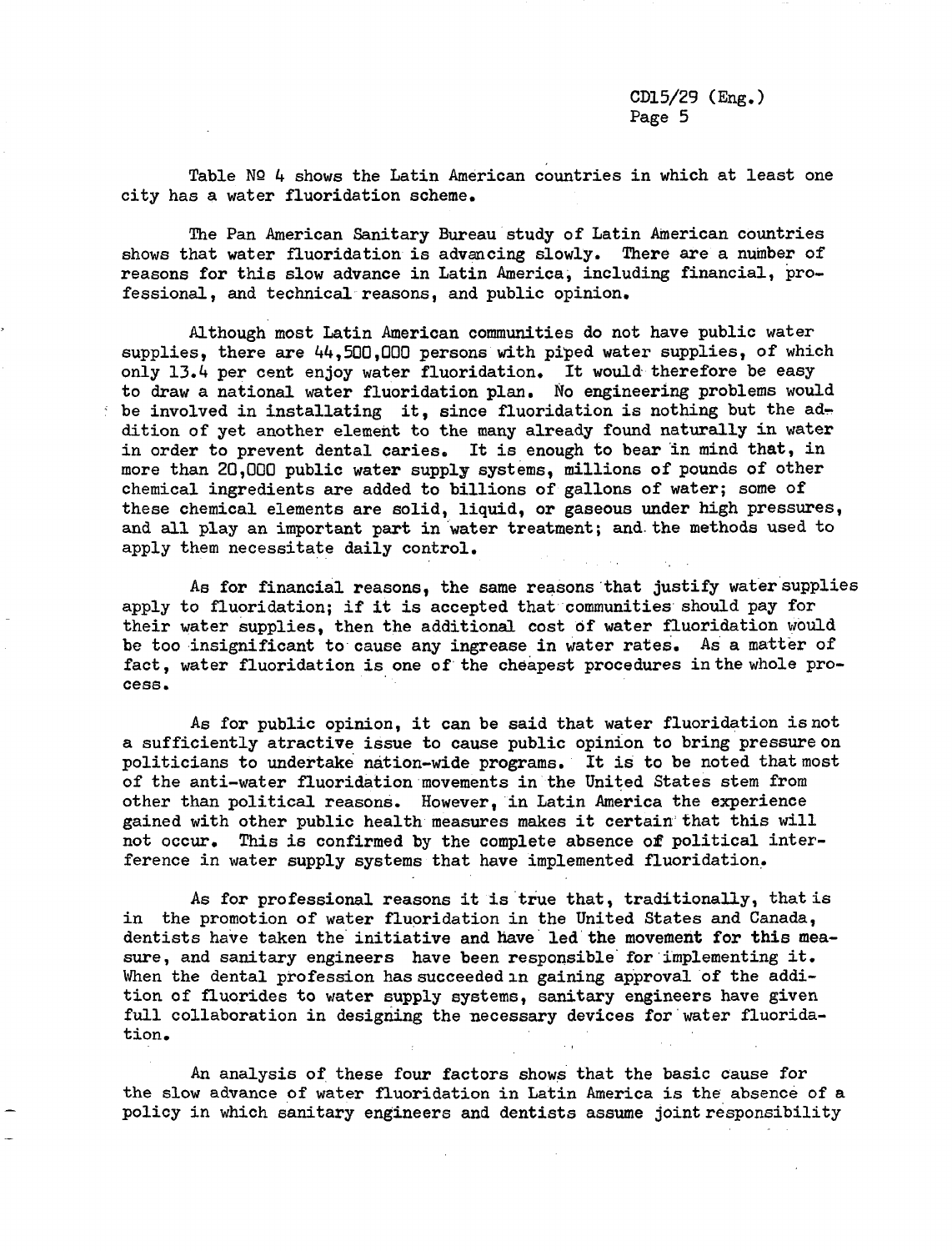$\mathbf{Y} = \{x_i, y_i\}$  .

for promoting it. Sanitary engineers should not take part not only in the execution and control of water supplies but also in promotional activities in the varies ministries and water authorities. In most Latin American countries-the administration of water systems is in the hands of ministries of public works and not of ministries of health, and the slow advance of fluoridation is: due to the fact that sanitary engineers do not take a greater responsibility for promoting it.

... Dentists in- Latin America have centered their efforts.for the promo-  $\cdot$  tion of water fluoridation in the ministries of health. If the area of responsibility for promotion it was expanded, and sanitary engineers in-... cluded in it, then water fluoridation would become a reality.

All that needs to be done is for sanitary engineers to recognize water fluoridation for what it is: an integral part of a suitable system and to treat it as such and include it in the standard designs for new systems or for systems which are to be modified.

#### New approach to the Promotion of Fluoridation of Public Water Supplies

It is now almost universally recognized that the fluoridation of public water supplies is one of the most effective ways of preventing dental caries. The number of official and private associations, both national and international which, support and promote, water fluoridation shows that it is not necessary to pass more resolutions about the subject, but rather to formulate a definite plan of immediate action to enable the Americas to benefit from this measure within the shortest possible time.

 $\sigma_{\rm c} \sim \rho_{\rm c}$ An examination of the work done by sanitary engineers in the promotion of public water supplies in the Americas. and the present plans to provide suitable water systems to  $70$  per cent of the urban population and 50 per cent of the rural population, shows how important it is to have this profession assume joint responsibility with dentists for the rapid promotion and implementation of water fluoridation.

. The Pan American Sanitary Bureau has submitted the following proposal to the organizers of' the forthcoming Sanitary Engineering Congress, which will meet in Bogota in July of this year.

a. To adopt fluoridation as a policy and as a procedure that must be incorporated into water supply systems already constructed or to be constructed, wherever. the addition of fluorides is called for.

b. To recommend that schools of dentistry provide instruction in the technical procedures necessary for implementing this policy. For the purposes of this training it is necessary to prepare special manuals in English, Spanish, and Portuguese, both for sanitary engineering students and for their teachers. Revisions of these manuals should be prepared from time to time in order to ensure that teaching about fluoridation is kept up to date.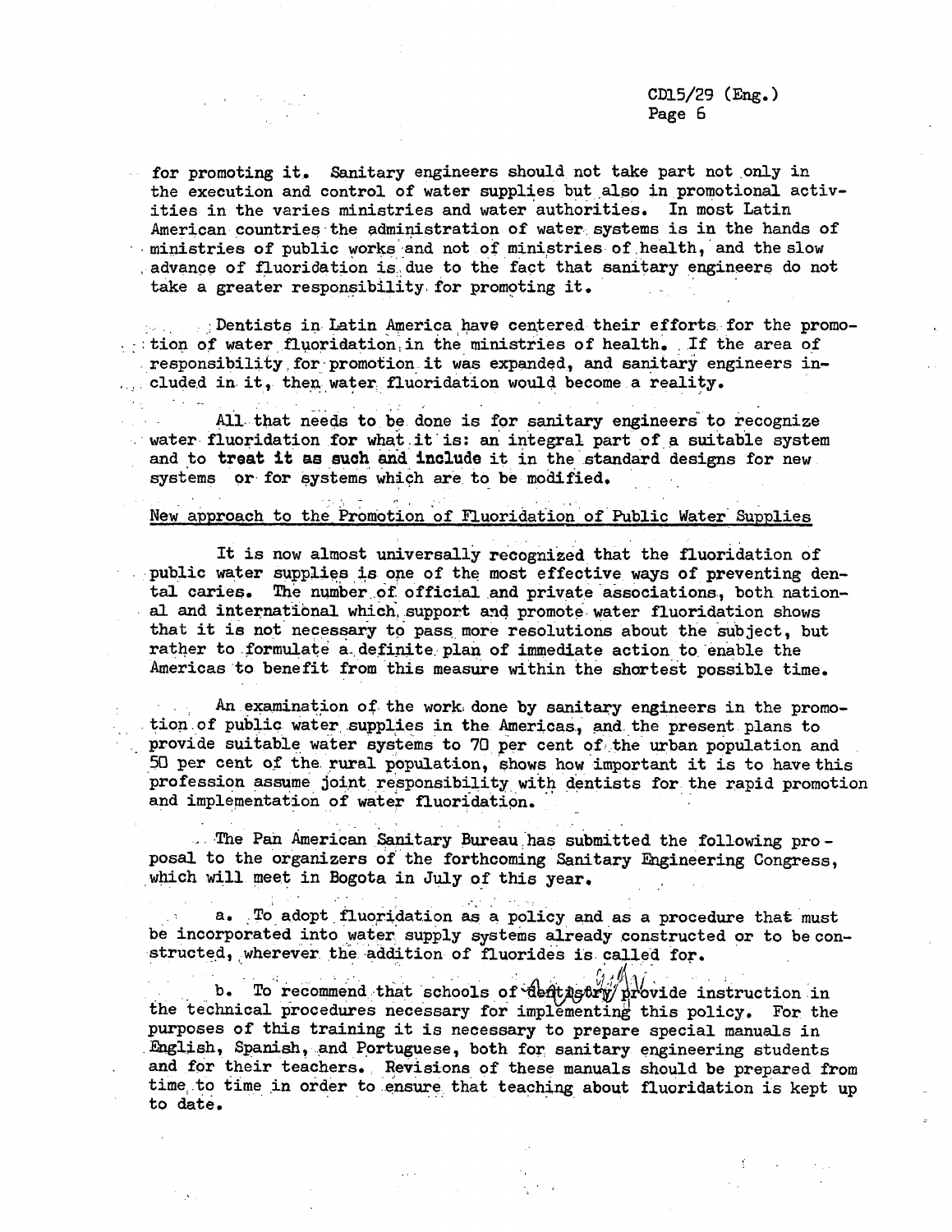c. To recommend that training is given to sanitary engineers in the Americas at present serving water supply undertakings in Government bodies or in international health organizations or credit institutions. This training will both be for the promotion of water fluoridation and in the technical aspects of its design and execution.

 $\epsilon_{\rm in}$  $\sim$   $\sim$ 

> At the present time sanitary engineers support fluoridation as an effective method of preventing dental caries, intervene in technical problems involved in its incorporation into a water service, but they do not assume primary responsibility for promoting it, mainly because of the lack of special motivation for doing so. Public health dentists, in turn, have worked hard but with meager results, to have the persons in charge of water treatment stations implement this measure. As water fluoridationis not considered to be an integral part of the water supply system, action by the public health bodies is taken subsequent to design and construction; and involves an excessive amount of time and energy. Some services do not agree to it because they regard it as a public health program and therefore the responsibility of ministries of health. Others hold the view that the financial aspects of fluoridation are the responsibility of the Ministryof Health, This makes it necessary for the two professions of dentistry and sanitary engineering to join forces so as to ensure that the fluoridation of public water supplies in Latin America does not suffer further setbacks and becomes a reality in the very near future.

At the meeting of the Task Force on Health at the Ministerial Level in April 1963 envirenmental sanitation programs, in particular water supplies were strongly recommended (recommendation AG-1). The XIV Meetingof the Directing Council of the Pan American Health Organization adopted as the general policy of the Organization (Resolution Nº XXXII) all the recommendations adopted by the Meeting of the Task Force on Health.

In Section IV of the Final Report of that meeting, entitled "Criteria for Establishing Priorities in Health Problems" it is stated that:

"An order of priority among health problems clearly cannot be established unless the problems themselves, both their magnitude and their social, cultural and economic repercussions, are fully known. This background information will make it possible to decide which problems should be dealt with first, so that health, as a social function, may make the contribution **needed** for the balanced development of the country.

Criteria for establishing priorities include the nature and extent of the problems, their present or potential danger, measured in terms of mortality and morbidity, and their bearing on development. This approach emphasizes the social impact of each problem.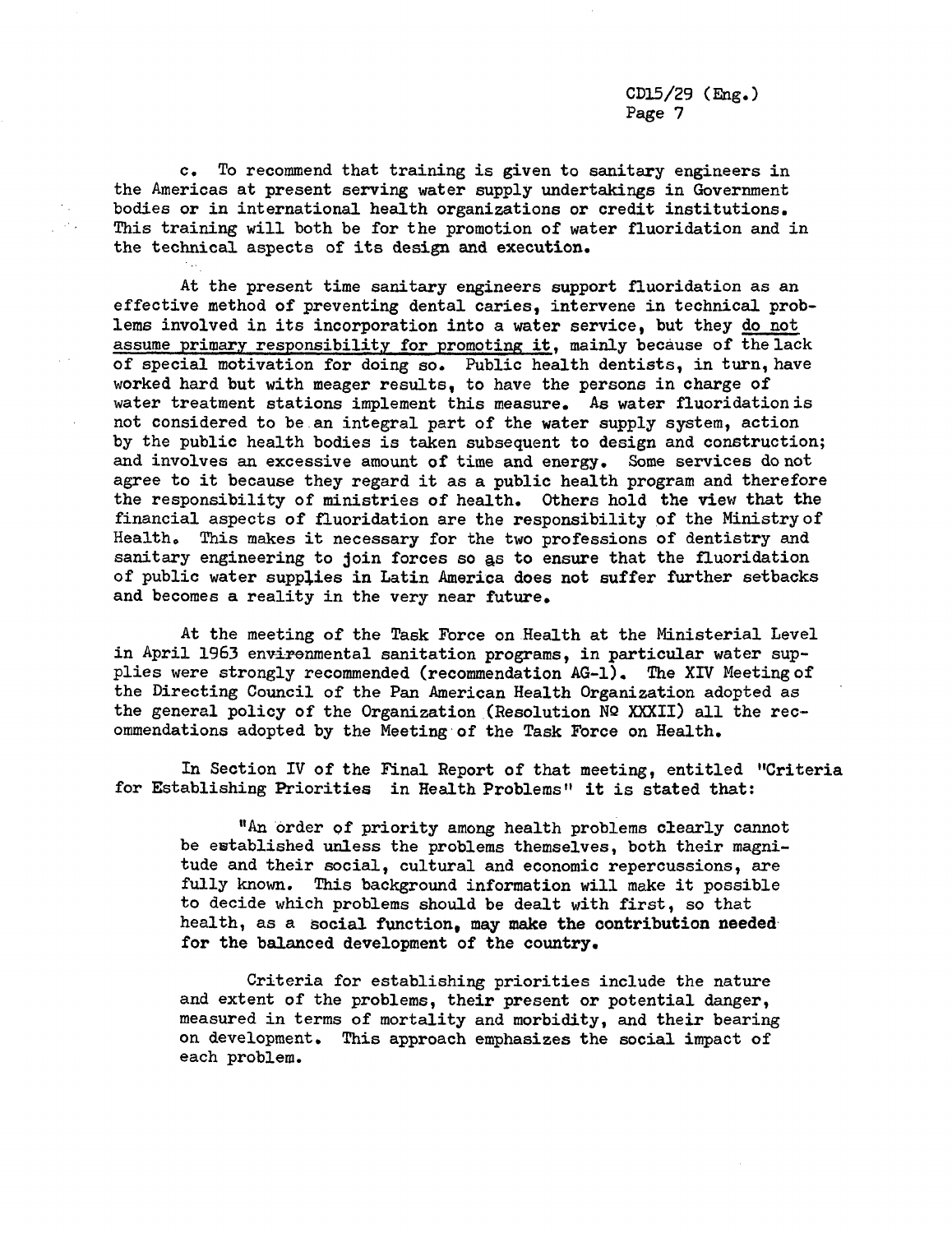TV Sept  $\sim 10^{11}$ 

Attention must.likewise be given to the scientific knowledge available for preventing or reducing the seriousness of each problem. This knowledge can be applied through techniques that are reliable, relatively simple to use, and inexpensive when compared with the financial consequences the problem has for the community. This approach is closely linked to the one mentioned earlier."

The problem of dental caries as it presents itself in the Americas satisfies the above-mentioned criteria, and fluoridation is exactly in accordance with the recommendations on the use of mass preventive measures.

Furthermore, since fluoridation is  $\alpha$  means of supplementing the natural fluorine content of water, that is, in other words, an integral part of a suitable system, it should be possible to rapidly implement this measure in the Americas by means of a plan in which both dentists and sanitary engineers assume primary responsibility for its promotion at the national and international level.  $\mathcal{O}(\mathcal{O}_\mathcal{A})$  .

#### Stages in the Promotion of Fluoridation  $\sim 100$  km s  $^{-1}$  .

 $\alpha = \frac{1}{2} \alpha$ 

The World Health Organization has given special attention to the fluoridation of public water supplies. In order to meet the many requests of health agencies in the various countries WHO convoked a Committee of Experts which made a thorough study of the fluoridation of water supplies and published a report on it.

The stages of this plan would be as follows:

a. To obtain an agreement that fluoridation is to be considered an integral part of the water system, when the natural fluoride level is below the normal optimum concentration.

b. The enactment of laws which establishes that fluoridation is an integral part of water systems.

c. The rapid training of.senior engineers of national and international administrations.

d. Technical advisory services, both national and international.

e. The fluoridation of existing water supplies or water supplies which are to be constructed.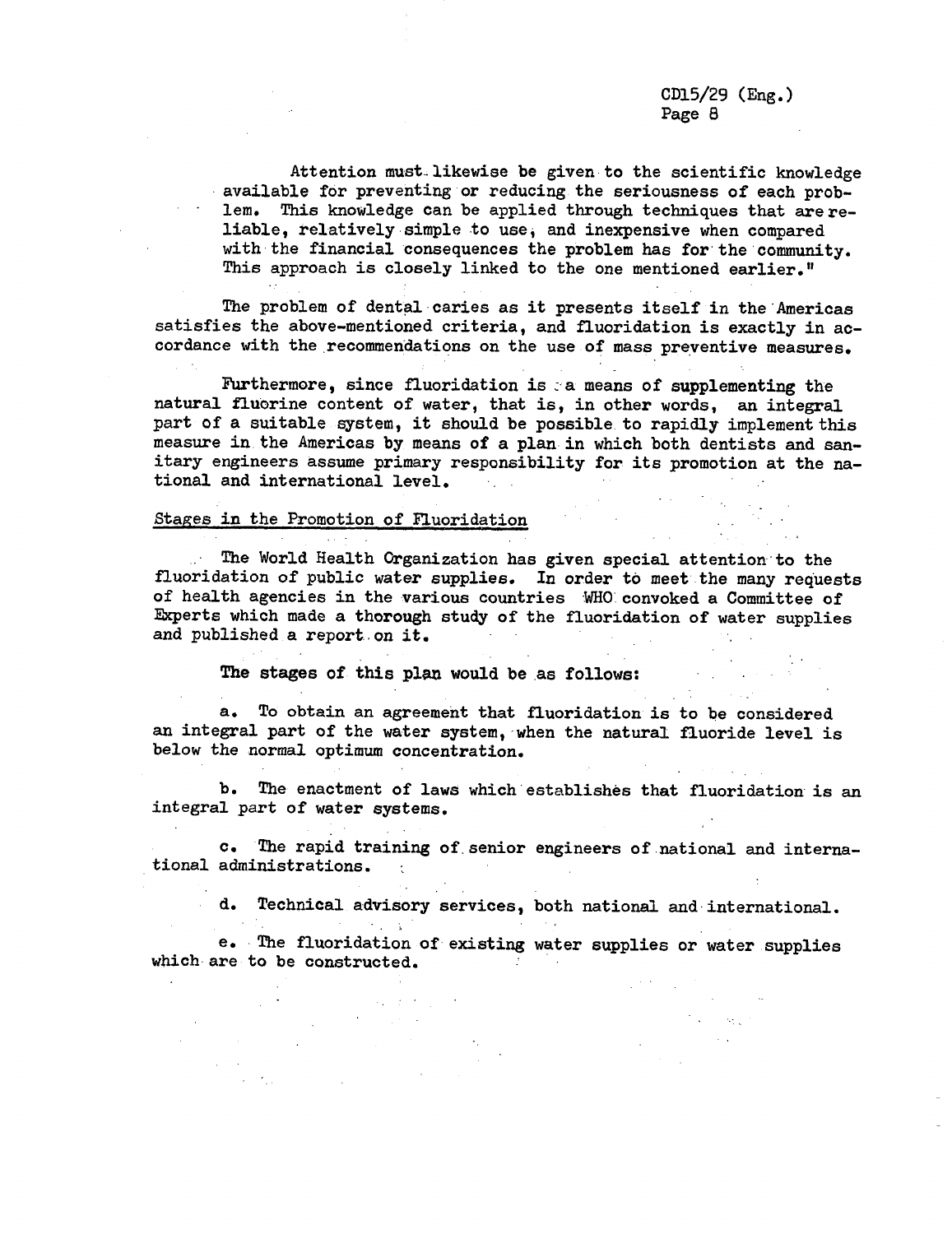$\hat{\mathcal{A}}$ 

# TABLE 1

 $\hat{\mathcal{A}}$ 

 $\frac{1}{2}$  $\overline{\phantom{0}}$ 

## NUMBER OF LATIN AMERICAN CITIES WITH WATER FLUORIDATION IN 1961 and 1963

 $\sim$   $\omega$ 

|              | Number of cities with water fluoridation |                |  |  |  |
|--------------|------------------------------------------|----------------|--|--|--|
| Country      | 1961                                     | 1963           |  |  |  |
| Brazil       | 23                                       | 69             |  |  |  |
| Chile        | 24                                       | 27             |  |  |  |
| Colombia     | 7                                        | 7              |  |  |  |
| El Salvador  | $\mathbf{1}$                             | 1              |  |  |  |
| Guatemala    | $\overline{1}$                           | $\overline{1}$ |  |  |  |
| Mexico       |                                          | 5              |  |  |  |
| Panama       | $\mathbf{1}$                             | $\overline{2}$ |  |  |  |
| Paraguay     | $\mathbf{I}$                             | ı              |  |  |  |
| Peru         | ı                                        | 1.             |  |  |  |
| Venezuela    | $\mathbf{I}$                             |                |  |  |  |
| <b>TOTAL</b> | 60                                       | 114            |  |  |  |

 $\sim$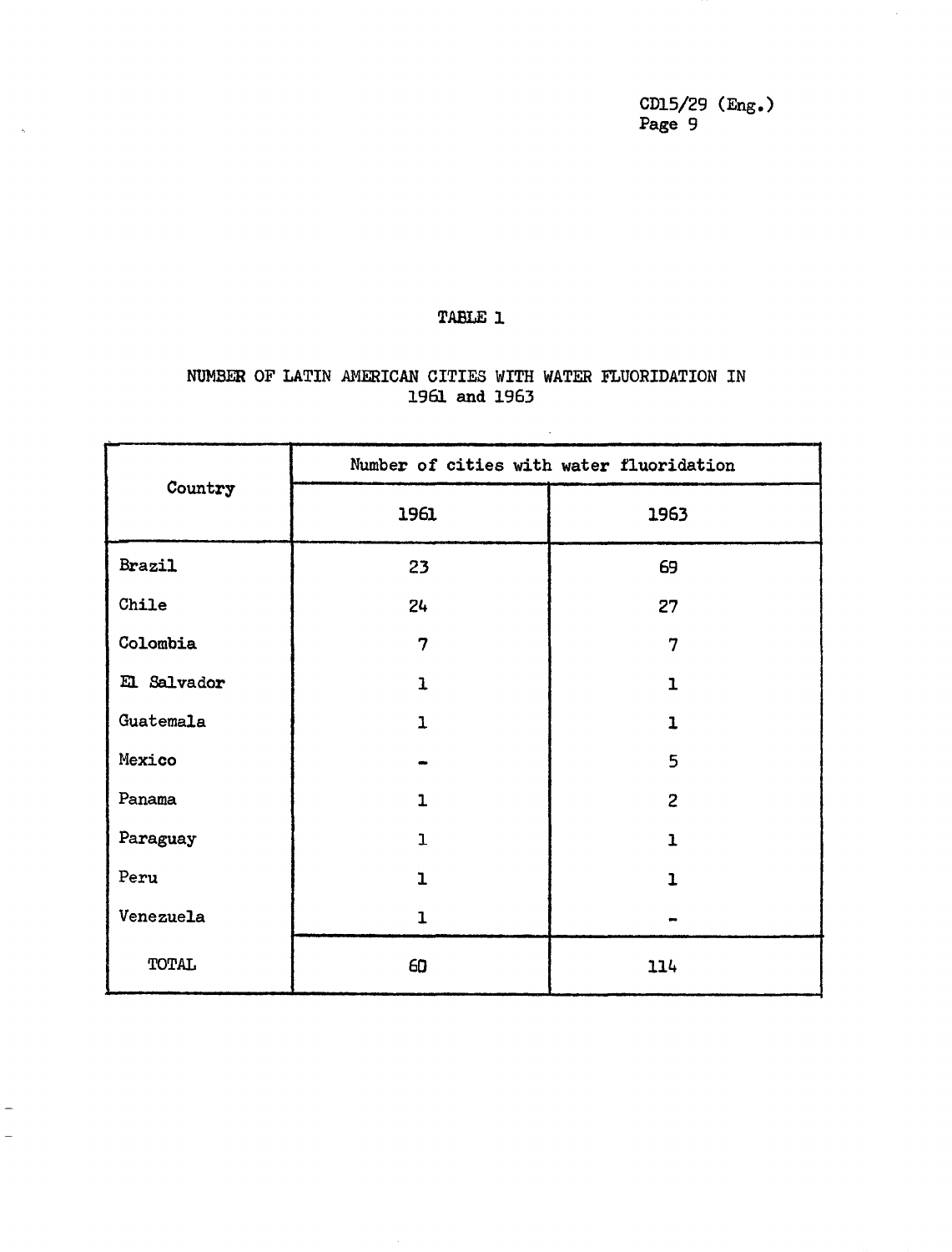#### TABLE 2

|                                     |                     | 1963       | Eight Latin American        |                                |  |
|-------------------------------------|---------------------|------------|-----------------------------|--------------------------------|--|
|                                     | Latin America<br>** | Canada     | Unites States<br>of America | countries with<br>fluoridation |  |
| Total population                    | 143,619,000         | 18,928,000 | 188,616,000                 | 82,472,000                     |  |
| With fluoride drinking water (*)    | 4,2                 | 20.3       | 22.5                        | 7.2                            |  |
| Urban population                    | 72,323,000          | 13,061,000 | $\bullet\bullet\bullet$     | 39,194,000                     |  |
| With water service                  | 61.6                | 76.4       | $\cdots$                    | 62.7                           |  |
| With fluoride drinking water        | 8.2                 | 29.5       | $\cdots$                    | 15.2                           |  |
| Urban population with water service | 44,556,000          | 9,966,000  | $\bullet\bullet\bullet$     | 24,575,000                     |  |
| With fluoride drinking water        | 13.4                | 38.6       | $\cdots$                    | 24.3                           |  |

#### PERCENTAGE OF POPULATION WITH FLUORIDE DRINKING WATER IN LATIN AMERICA, CANADA, AND THE UNITED STATES

 $1 - 1$ 

(\*) In addidion, persons whose water supply naturally contains 1 mg/1 fluoride number7,300,000 in the United States of America and 241,656 in Canada. Date: End of 1961 for the United States of America and 1962 for Canada. Sources: Manual of Water Fluorudation Practice by Franz J. Maier and personal communication from the Health League of Canada.

(\*\*) Excluding Brazil, Jamaica, Trinidad and Tobago, and territories.

**rtio (D U**  $H\omega$ **1.W**pq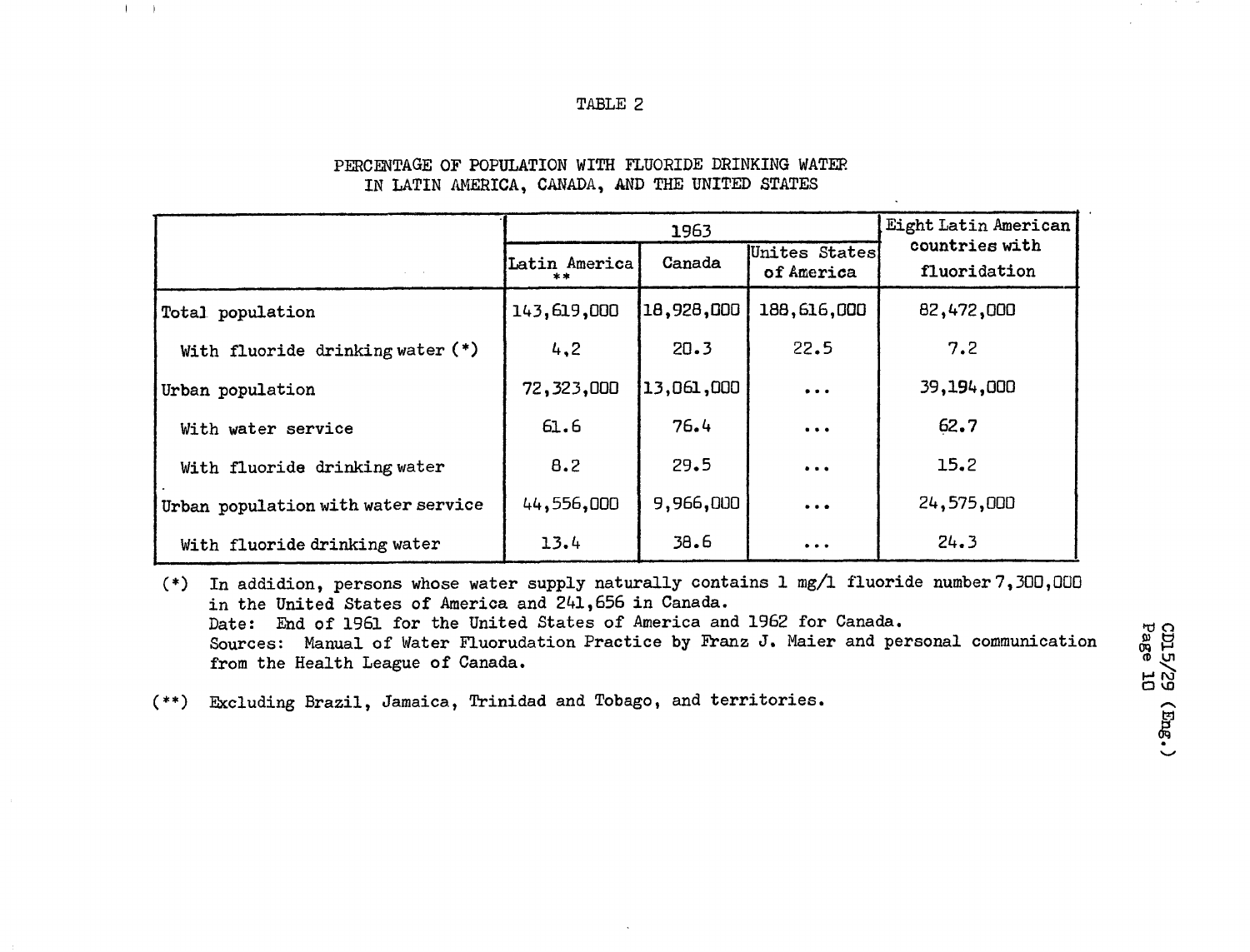# TABLE 3

|                                                    |              | Population in 1963 (In thousands)<br>Urban |                               |                              |                               | Population with fluoridation   |                         |                                   | Communities with              |                               |
|----------------------------------------------------|--------------|--------------------------------------------|-------------------------------|------------------------------|-------------------------------|--------------------------------|-------------------------|-----------------------------------|-------------------------------|-------------------------------|
|                                                    |              |                                            |                               |                              | Population                    |                                |                         |                                   | fluoridation                  |                               |
| Country                                            | Total        | Total                                      | With<br>water<br>service      | With<br>fluoridation         | with<br>water<br>%            | Total<br>Population Population | Urban                   | Urban<br>Population<br>with water | NQ                            | Population<br>(thousands)     |
| Argentina                                          |              | 21762 16017                                | 10459                         |                              | 65.3                          | -                              |                         |                                   |                               |                               |
| Bolivia                                            | 35961        | 1365                                       | 762                           |                              | 55.8                          |                                |                         |                                   |                               |                               |
| Brazil                                             | 77521        | 34962                                      | 19124                         | $\bullet\bullet\bullet$      | 54.7                          | $\bullet\bullet\bullet$        | $\bullet\bullet\bullet$ | $\bullet\bullet\bullet$           | 69                            | $\ddotsc$                     |
| Chile                                              | 8181         | 5438                                       | 4002                          | 2415                         | 73.6                          | 29.5                           | 44.4                    | 60.3                              | 27                            | 3756                          |
| Colombia                                           | 15098        | 6616                                       | 5213                          | 2401                         | 78,8                          | 15.9                           | 36.3                    | 46.1                              | 7                             | 2955                          |
| Costa Rica                                         | 1338         | 461                                        | 451                           |                              | 97.9                          |                                |                         |                                   |                               |                               |
| Cuba .                                             | 7203         | 3980                                       | 2253                          |                              | 56.6                          |                                |                         |                                   |                               |                               |
| Dominican                                          |              |                                            |                               |                              |                               |                                |                         |                                   |                               |                               |
| Republic                                           | 3334         | 976                                        | 553                           |                              | 56.7                          |                                |                         |                                   |                               |                               |
| Ecuador                                            | 4726         | 1331                                       | 775                           | $\blacksquare$               | 58.2                          |                                |                         |                                   |                               |                               |
| El Salvador                                        | 2721         | 882                                        | 516                           | 70                           | 58.5                          | 2.6                            | 7.9                     | 13.6                              | ı                             | 76                            |
| Guatemala                                          | 4095         | 1019                                       | 393                           | 240                          | 38.6                          | 5.9                            | 23.6                    | 61.1                              | 1                             | 437                           |
| Haiti                                              | 4448         | 436                                        | 111                           |                              | 25.4                          |                                |                         |                                   | -                             |                               |
| Honduras                                           | 2008         | 623                                        | 214                           |                              | 34.3                          |                                |                         |                                   |                               |                               |
| Jamaica                                            | 1687         | .                                          | .                             | $\rightarrow$                | $\cdots$                      |                                |                         | $\bullet$                         | ш,                            |                               |
| Mexico                                             |              | 38416 19476                                | 10673                         | 340                          | 54.8                          | 0.9                            | 1.7                     | 3.2                               | 5                             | 340                           |
| Nicaragua                                          | 1633         | 611                                        | 232                           | $\qquad \qquad \blacksquare$ | 37.9                          |                                |                         |                                   |                               |                               |
| Panamá                                             | 1177         | 556                                        | 468                           | 370                          | 84.2                          | 31.4                           | 66.5                    | 79.1                              | 2                             | 370                           |
| Paraguay                                           | 1903         | 671                                        | 185                           | 100                          | 27.6                          | 5.3                            | 14.9                    | 54.1                              | $\mathbf{I}$                  | 300                           |
| Peru                                               | 10881        | 4536                                       | 3125                          | 25                           | 68.9                          | 0.2                            | 0.6                     | 0.8                               | $\overline{1}$                | 25                            |
| Trinidad and                                       |              |                                            |                               |                              |                               |                                |                         |                                   |                               |                               |
| Tobago                                             | 921          | $\cdots$                                   | $\ddot{\bullet}$              |                              | $\bullet$ $\bullet$ $\bullet$ | $\bullet\bullet\bullet$        |                         |                                   |                               |                               |
| Uruguay                                            | 2955         | 2182                                       | 1608                          |                              | 73.7                          |                                |                         |                                   | $\overline{\phantom{0}}$      |                               |
| Venezuela                                          | 8144         | 5147                                       | 2563                          | $\blacksquare$               | 49.8                          |                                |                         |                                   | $\overline{\phantom{0}}$      |                               |
| TOTAL                                              | 223748       | $\ddotsc$                                  | $\bullet$ $\bullet$ $\bullet$ |                              | $\bullet\bullet\bullet$       |                                | $\bullet\bullet\bullet$ | $\bullet\bullet\bullet$           | $\bullet$ $\bullet$ $\bullet$ | $\bullet$ $\bullet$ $\bullet$ |
| Total excluding<br>Brazil, Jamaica<br>and Trinidad | 143619 72323 |                                            |                               |                              |                               |                                |                         |                                   |                               |                               |
|                                                    |              |                                            | 44556                         | 5961                         | 61.6                          | 4.2                            | 8.2                     | 13.4                              | 114                           | 8259                          |

# POPULATION WITH FLUORIDATION IN LATIN AMERICA IN 1963

 $\sim 10^{-1}$  . The

~d **o 0 Ul** (D < I N *He*

က်<br>-<br>—

~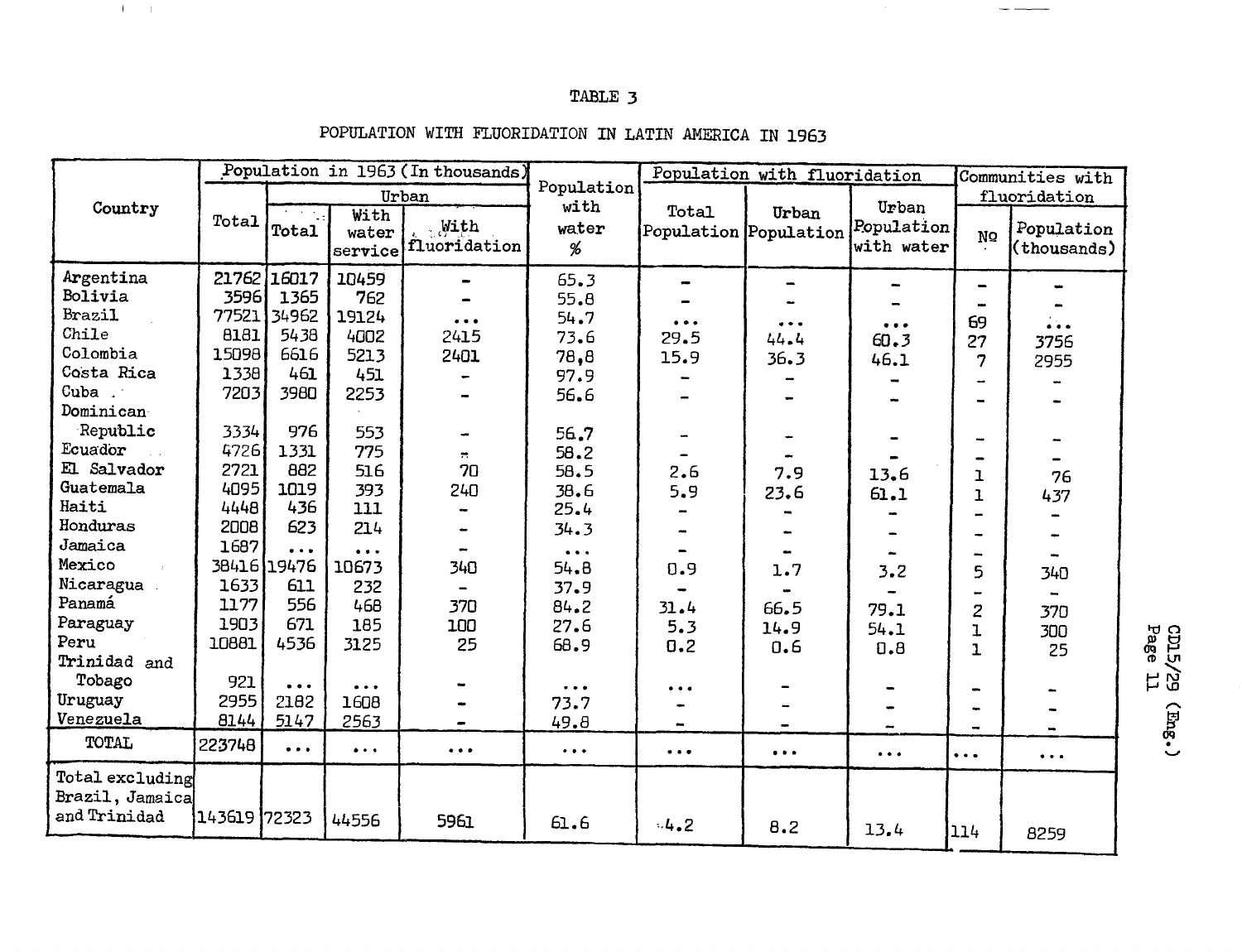#### TABLE 4

 $\sim$ 

 $A_{\rm{max}}=10$ 

 $\sim$ 

 $\sim 10^{-1}$ 

 $\sim$   $\sim$ 

#### TOTAL POPULATION AND PERCENTAGE OF POPULATION WITH FLUORIDE DRINKING WATER IN LATIN AMERICAN COUNTRIES WITH AT LEAST ONE CITY WITH FLUORIDATION

| Country                   | Communities<br>with fluoridation | Population of communities |                                                                           |          | Percentage with fluoridation   |                               |                               |  |
|---------------------------|----------------------------------|---------------------------|---------------------------------------------------------------------------|----------|--------------------------------|-------------------------------|-------------------------------|--|
|                           |                                  | Total                     | With Fluoridation                                                         |          | Total<br>Population of         | Urban.                        | Urban population              |  |
|                           |                                  |                           | Number                                                                    | %∴       | the country                    |                               | Population With water service |  |
| Brazil                    | 69                               |                           | <br>.                                                                     |          | $\bullet\bullet\bullet\bullet$ |                               |                               |  |
| Colombia                  | 7                                | 2,955,000 2,401,000       |                                                                           | 81.3     | 15.9                           | 36.3                          | 46.1                          |  |
| Chile                     | 27                               |                           | 3,756,000 2,415,000                                                       | 64.3     | 29.5                           | 44.4                          | 60.3                          |  |
| El Salvador               | $\mathbf{1}$                     | 76,000                    | 70,000                                                                    | 92.1     | 2.6                            | 7.9                           | 13.6                          |  |
| Guatemala                 | $\mathbf{1}$                     | 437,000                   | 240,000                                                                   | 54.9     | 5.9                            | 23.6                          | 61.1                          |  |
| Mexico                    | 5                                | 340,000                   | 340,000                                                                   | 100.0    | 0.9                            | 1.7                           | 3.2                           |  |
| Panama                    | $\overline{2}$                   | 370,000                   | 370,000                                                                   | 100.0    | 31.4                           | 66.5                          | 79.1                          |  |
| Paraguay                  | 1                                | 300,000                   | 100,000                                                                   | 33.3     | 5.3                            | 14.9                          | 54.1                          |  |
| Peru                      | ı                                | 25,000                    | 25,000                                                                    | 100.0    | 0.2                            | 0.6                           | 0.8                           |  |
| Total                     | 114                              | $\bullet\bullet\bullet$   | $\bullet\hspace{0.1cm} \bullet\hspace{0.1cm}\bullet\hspace{0.1cm}\bullet$ | $\cdots$ | $\bullet$ $\bullet$ $\bullet$  | $\bullet$ $\bullet$ $\bullet$ | $\bullet\bullet\bullet$       |  |
| Total excluding<br>Brazil | 45                               | 8,259,000  5,961,000      |                                                                           | 72.2     | 7.2                            | 15.2                          | 24.3                          |  |

 $\tilde{\mathcal{P}}$ 

 $\sim$   $\sim$ 

**g0 -a1**